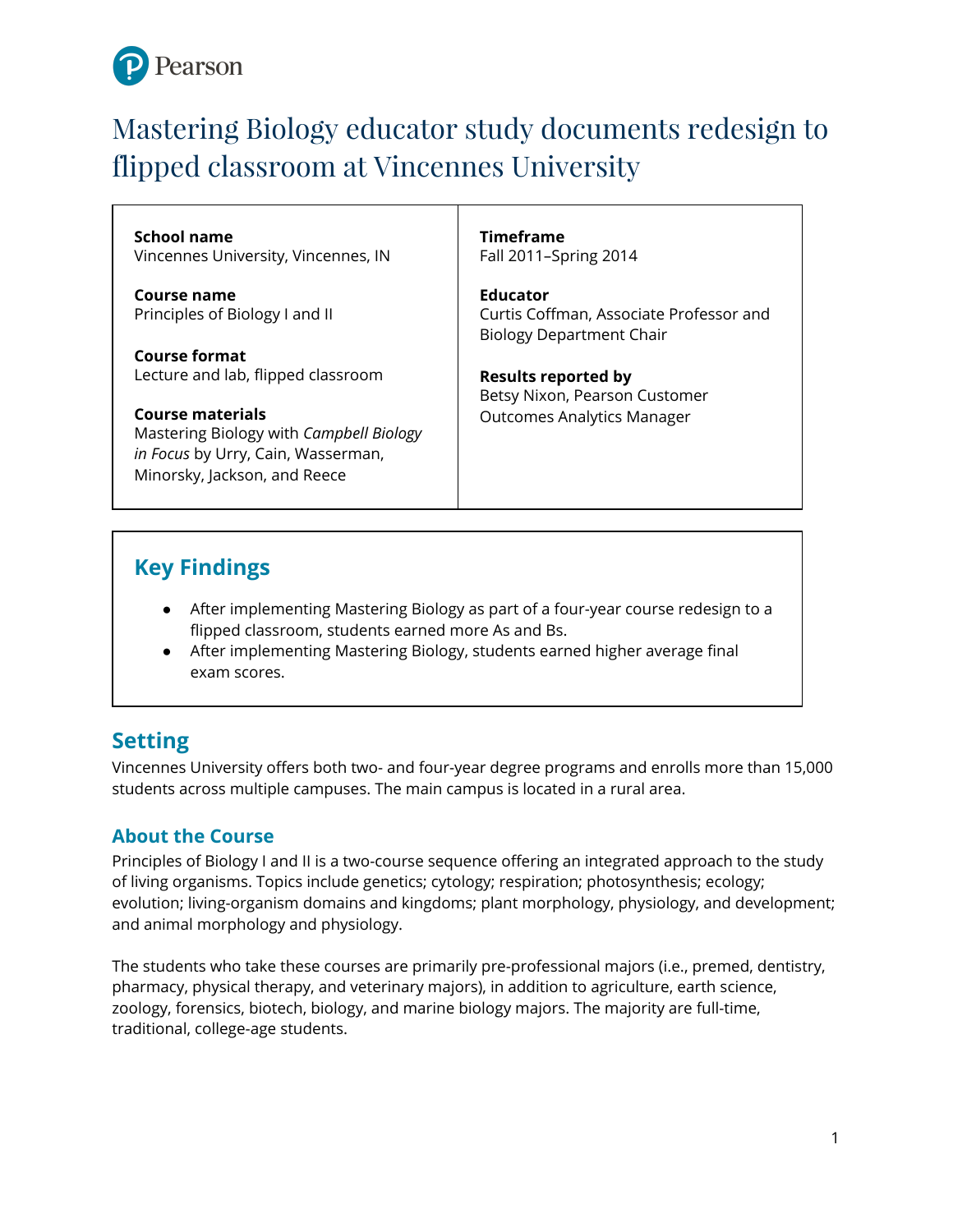

# **Challenges and Goals**

Associate Professor and Biology Department Chair Curtis Coffman found that students did not come to class prepared, which impacted how class time was spent. To promote that students take more responsibility for their learning and come to class with a better understanding of basic content, he redesigned the course to a flipped classroom. By assigning basic content to students prior to class, he could focus on active learning during class which would help students develop a deeper understanding of conceptual problems to help them succeed in future courses.

### **Implementation**

The redesign was rolled out over a four-year period. The starting point was when Coffman attended a 2010 workshop for the National Association of Biology Teachers on lecture-free teaching by Bonnie Wood, professor at the University of Maine at Presque Isle, who wrote a book by the same title. Coffman developed pre-class worksheets to encourage students to prepare prior to lecture. Over a three-year period, he then collected active-learning exercises and case studies to incorporate into the class. In Fall 2013, he added Mastering™ Biology and preclass videos to ensure students were prepared for in-class activities. Pre-class work included the following:

- 1. 10–13 minutes of video that covered content to be discussed in class. The main sources of videos were YouTube, Crash Course Biology, and Bozeman Science.
- 2. A pre-class Mastering homework assignment, which may include BioFlix TM, exercises, and quiz questions.
- 3. A paper-and-pencil assignment based on the textbook reading. Coffman created the questions, which were focused on important background information.

The new, flipped format provided students with the same information three different ways to address different learning needs and help students make connections. Students who completed the work came to class with an understanding of basic concepts and a recognition of what they didn't yet understand. Coffman used the diagnostic reports in Mastering to check for knowledge gaps and address misconceptions in class.

The following activities were utilized in class:

- Case studies
- Process modeling
- Group discussion questions
- Textbook data analysis and graphing for skills exercises

In-class activities came from sources including the National Center for Case Study Teaching in Science, The American Biology Teacher, and Coffman himself. These activities encouraged the development of critical-thinking skills and focused on conceptual learning of biology topics.

#### **Assessments**

- 60% Exams (five exams and a final)
- 25% Mastering Biology
- 10% Pre-class chapter outlines
- 5% In-class activities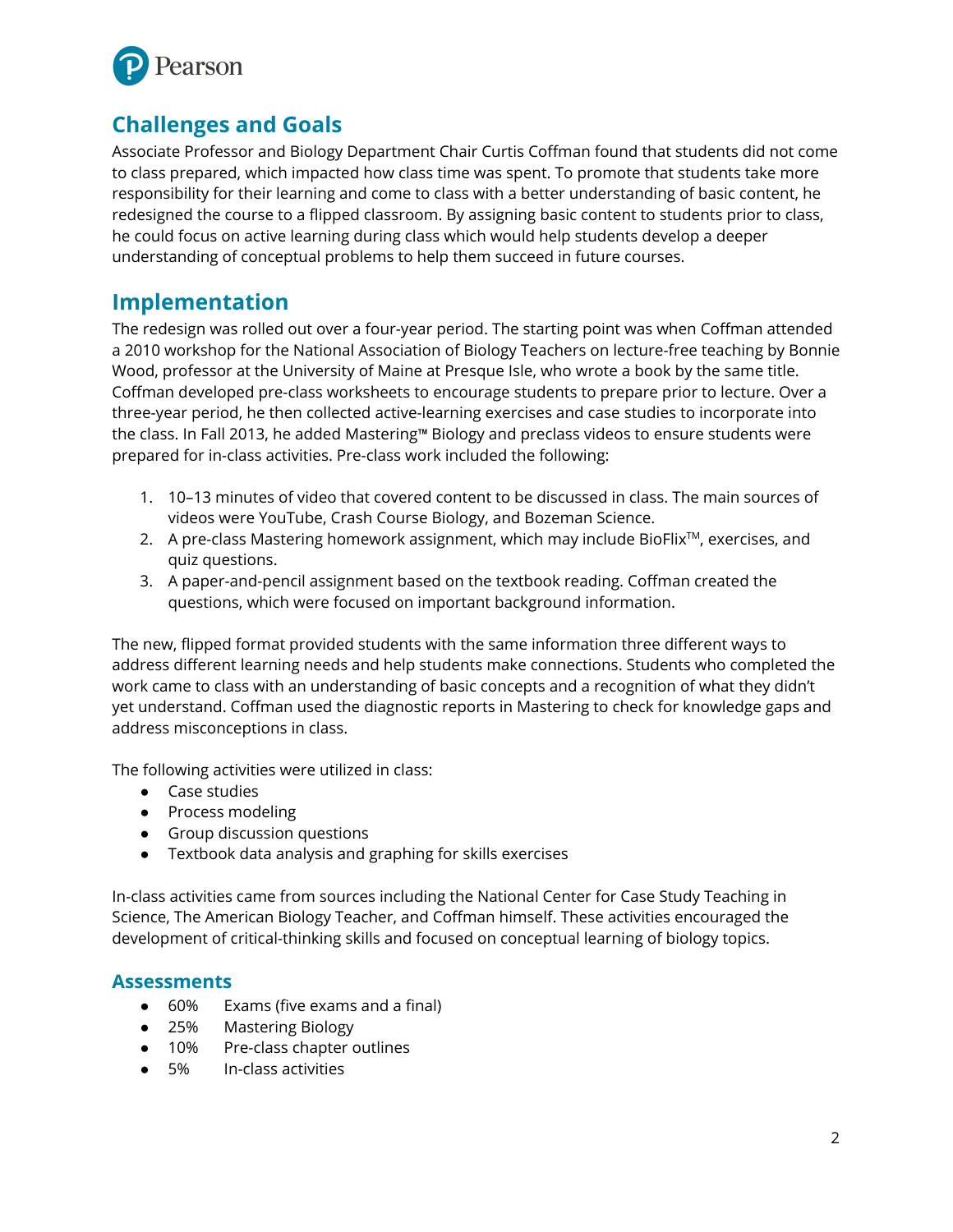

# **Results and Data**

Data for Principles of Biology I and II for the first semester Mastering Biology was in use indicated an improvement in student performance: the number of students earning an A or B in the course increased in both Principles of Biology I and II (figure 1); in the Spring 2014 Principles of Biology II course, in which the students had used Mastering in the Fall Principles of Biology I class, the A/B rate was 16 percentage points higher than the prior semester without Mastering. In addition, students earned significantly higher exam scores for both Principles of Biology I and II after using Mastering (figure 2). The final exam average for Principles of Biology I was notably higher than prior averages (*p*=0.000007), with the Principles of Biology II exam significantly higher than prior semesters (*p*=0.019).



#### **Percentage of students earning an A or B with and without Mastering**

Figure 1. Percentage of Students Earning an A or B with and without Mastering, Fall 2011–13 and Spring 2012–14 (Fall 2011 (*n*=50); Fall 2012 (*n*=43); Fall 2013 (*n*=52); Spring 2012 (*n*=35); Spring 2013 (*n*=33); Spring 2014 (*n*=41)